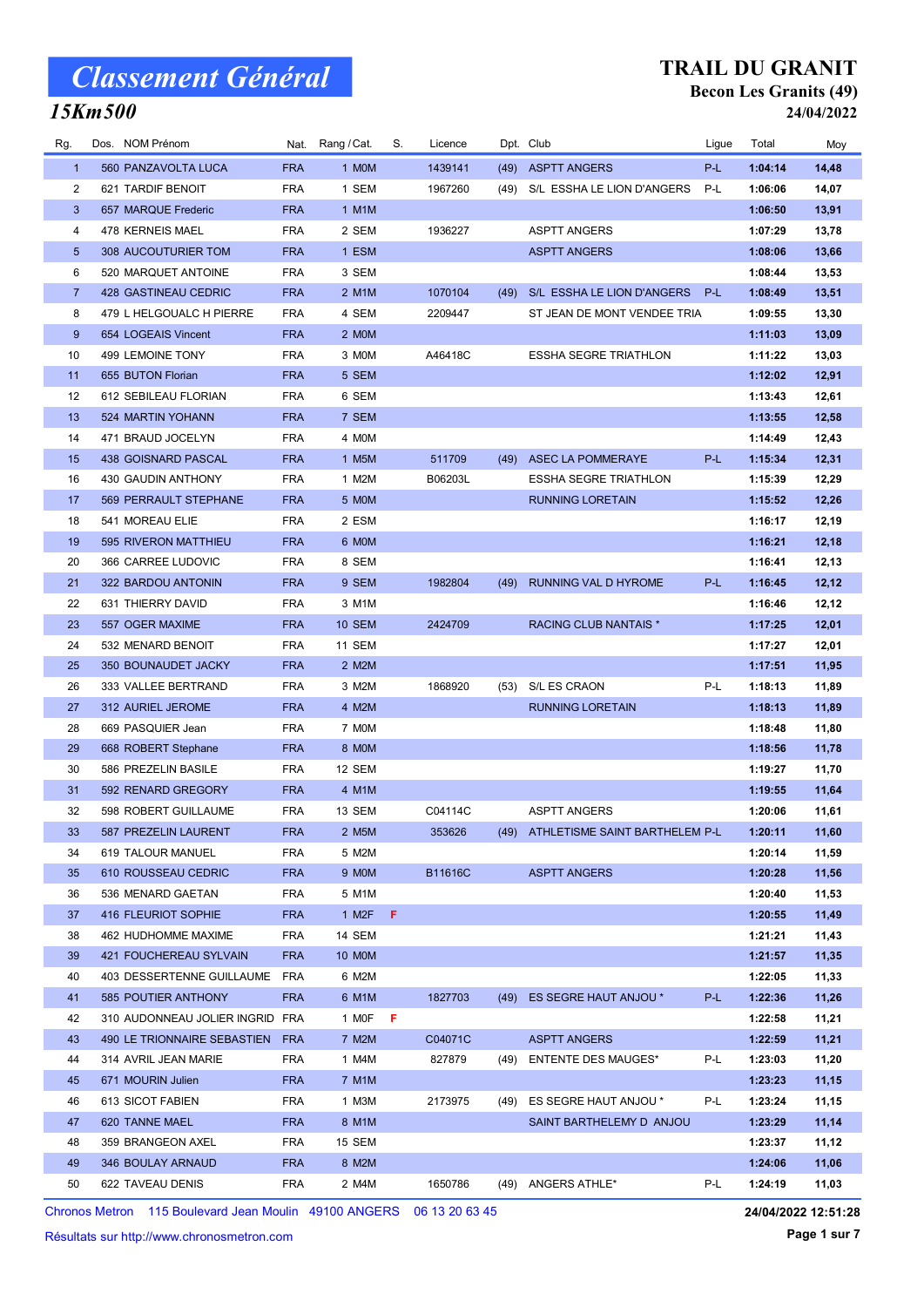### 15Km500

#### TRAIL DU GRANIT Becon Les Granits (49) 24/04/2022

| Rg. | Dos. NOM Prénom            |            | Nat. Rang / Cat. | S. | Licence |      | Dpt. Club                      | Ligue | Total   | Moy   |
|-----|----------------------------|------------|------------------|----|---------|------|--------------------------------|-------|---------|-------|
| 51  | 575 PIQUET PATRICE         | <b>FRA</b> | 3 M4M            |    | 668352  | (49) | ES DU VAL D'ANJOU BEAUFORT P-L |       | 1:24:42 | 10,98 |
| 52  | 505 LHOMMEAU JEREMY        | <b>FRA</b> | 11 M0M           |    |         |      | LES GUIBOLLES D ALIGNE         |       | 1:24:45 | 10,97 |
| 53  | 652 GELINEAU David         | <b>FRA</b> | 9 M1M            |    | 2338358 |      | S/LM ATHLETISME                |       | 1:25:03 | 10,94 |
| 54  | 590 PY WALTER              | <b>FRA</b> | 10 M1M           |    | 1220699 | (49) | ENTENTE ANGEVINE ATHLETISM P-L |       | 1:25:03 | 10,94 |
| 55  | 349 BOULTAREAU YOAN        | <b>FRA</b> | 11 M1M           |    |         |      |                                |       | 1:25:23 | 10,89 |
| 56  | 337 BESSIERE DAVID         | <b>FRA</b> | 9 M2M            |    | A91234C |      | <b>ASPTT ANGERS</b>            |       | 1:25:50 | 10,84 |
| 57  | 535 MENARD DAVID           | <b>FRA</b> | 2 M3M            |    |         |      |                                |       | 1:25:55 | 10,82 |
| 58  | 439 GOUBAULT FREDDY        | <b>FRA</b> | 12 M0M           |    |         |      |                                |       | 1:26:04 | 10,80 |
| 59  | 661 RIVIERE Philippe       | <b>FRA</b> | 4 M4M            |    |         |      |                                |       | 1:26:09 | 10,79 |
| 60  | 368 CESBRON DAMIEN         | <b>FRA</b> | 3 M3M            |    | 1002389 | (49) | ENTENTE ANGEVINE ATHLETISM P-L |       | 1:26:11 | 10,79 |
| 61  | 526 MASSE REMI             | <b>FRA</b> | 3 ESM            |    |         |      |                                |       | 1:26:13 | 10,79 |
| 62  | 546 MORINEAU PHILIPPE      | <b>FRA</b> | 3 M5M            |    |         |      |                                |       | 1:26:24 | 10,76 |
| 63  | 402 DENOUE CHRISTELLE      | <b>FRA</b> | 1 SEF            | F  |         |      |                                |       | 1:26:29 | 10,75 |
| 64  | 641 VERDIER JEAN CHARLES   | <b>FRA</b> | 4 M3M            |    | 2169841 | (49) | ENTENTE ANGEVINE ATHLETISM P-L |       | 1:26:34 | 10,74 |
| 65  | 422 FREMY JEROME           | <b>FRA</b> | 12 M1M           |    |         |      |                                |       | 1:26:36 | 10,74 |
| 66  | 415 FICHOT JEREMY          | <b>FRA</b> | 16 SEM           |    |         |      |                                |       | 1:26:36 | 10,74 |
| 67  | 365 CAMBOU MICHAEL         | <b>FRA</b> | 13 M1M           |    |         |      |                                |       | 1:26:37 | 10,74 |
| 68  | 410 DUPONT HERVE           | <b>FRA</b> | 5 M4M            |    |         |      | <b>RUNNING LORETAIN</b>        |       | 1:27:09 | 10,67 |
| 69  | 604 RODERY JESSY           | <b>FRA</b> | 17 SEM           |    | B87029C |      | <b>CHOLET TRIATHLON</b>        |       | 1:27:13 | 10,66 |
| 70  | 446 GUERIN JOHNNY          | <b>FRA</b> | 10 M2M           |    | 1376516 | (49) | ATHLETISME SAINT BARTHELEM P-L |       | 1:27:21 | 10,65 |
| 71  | 625 TESSIER RICHARD        | <b>FRA</b> | 13 MOM           |    |         |      |                                |       | 1:27:37 | 10,61 |
| 72  | 539 MERCIER PATRICK        | <b>FRA</b> | 5 M3M            |    |         |      |                                |       | 1:27:49 | 10,59 |
| 73  | 481 LARDEUX MICKAEL        | <b>FRA</b> | 11 M2M           |    |         |      | <b>RUNNING LORETAIN</b>        |       | 1:28:05 | 10,56 |
| 74  | 531 MEANARD WILFRID        | <b>FRA</b> | 18 SEM           |    |         |      |                                |       | 1:28:06 | 10,56 |
| 75  | 356 BOUVIER ANGELINA       | <b>FRA</b> | 2 MOF            | F. | 2418515 |      | USA CAISSE DES DEPOTS (ANG     |       | 1:28:11 | 10,55 |
| 76  | 484 LATONNELLE RICHARD     | <b>FRA</b> | 19 SEM           |    | 1461356 | (49) | USA CAISSE DES DEPOTS (ANG P-L |       | 1:28:13 | 10,54 |
| 77  | <b>409 DUGRIP BERTRAND</b> | <b>FRA</b> | 6 M3M            |    |         |      | LES GUIBOLLES D ALIGNE         |       | 1:28:14 | 10,54 |
| 78  | 537 MENARD STEPHANE        | <b>FRA</b> | 14 M1M           |    |         |      |                                |       | 1:28:37 | 10,50 |
| 79  | 637 TUSSEAU EMMANUEL       | <b>FRA</b> | 12 M2M           |    |         |      |                                |       | 1:28:37 | 10,49 |
| 80  | 464 HUMEAU JEREMY          | <b>FRA</b> | 14 M0M           |    |         |      |                                |       | 1:28:47 | 10,48 |
| 81  | 589 PROPHETTE JULIEN       | <b>FRA</b> | 20 SEM           |    |         |      |                                |       | 1:29:01 | 10,45 |
| 82  | 413 ESTEVAN YANN           | FRA        | 6 M4M            |    | 1632363 | (49) | S/L GAZELEC ANGERS             | P-L   | 1:29:28 | 10,40 |
| 83  | 468 HUBERDEAU JEREMY       | <b>FRA</b> | 21 SEM           |    |         |      |                                |       | 1:29:30 | 10,39 |
| 84  | 335 BESNIER HUGO           | <b>FRA</b> | 15 M1M           |    |         |      |                                |       | 1:29:43 | 10,37 |
| 85  | 440 GOUYA CHRISTOPHE       | <b>FRA</b> | 13 M2M           |    |         |      |                                |       | 1:29:48 | 10,36 |
| 86  | 664 PLASSAIS Olivier       | <b>FRA</b> | 7 M3M            |    |         |      |                                |       | 1:29:49 | 10,35 |
| 87  | 443 GRELLIER SEBASTIEN     | <b>FRA</b> | 14 M2M           |    |         |      |                                |       | 1:30:14 | 10,31 |
| 88  | 341 BLAISONNEAU PASCAL     | <b>FRA</b> | 7 M4M            |    | 204476  | (49) | ENTENTE ANGEVINE ATHLETISM P-L |       | 1:30:20 | 10,29 |
| 89  | 601 ROBIN SAMUEL           | <b>FRA</b> | 16 M1M           |    |         |      |                                |       | 1:30:29 | 10,28 |
| 90  | 419 FORTIN JULIA           | <b>FRA</b> | 2 SEFF           |    | C04313C |      | CHOLET TRIATHLON               |       | 1:30:38 | 10,26 |
| 91  | 609 ROUSSEAU ALEXANDRE     | <b>FRA</b> | 15 MOM           |    |         |      |                                |       | 1:30:40 | 10,26 |
| 92  | 411 DUPONT YVAN            | <b>FRA</b> | 17 M1M           |    |         |      |                                |       | 1:30:40 | 10,26 |
| 93  | 401 DEMEULLE JULIEN        | <b>FRA</b> | 18 M1M           |    |         |      |                                |       | 1:30:51 | 10,24 |
| 94  | 325 BELLANGER CYRIL        | <b>FRA</b> | 22 SEM           |    |         |      |                                |       | 1:30:53 | 10,23 |
| 95  | 581 POLLET MAXIME          | <b>FRA</b> | 16 MOM           |    |         |      |                                |       | 1:30:55 | 10,23 |
| 96  | 528 MASSIQUOT STEPHANE     | <b>FRA</b> | 17 M0M           |    |         |      |                                |       | 1:31:01 | 10,22 |
| 97  | 518 MARLIAT JULIEN         | <b>FRA</b> | 19 M1M           |    |         |      | <b>CA PICTAVE</b>              |       | 1:31:17 | 10,19 |
| 98  | 355 BOUTEILLER SYLVAIN     | <b>FRA</b> | 8 M3M            |    |         |      |                                |       | 1:31:22 | 10,18 |
| 99  | 405 DEVOULON JULIEN        | <b>FRA</b> | 18 MOM           |    |         |      |                                |       | 1:31:44 | 10,14 |
| 100 | 538 MENARD YVES            | <b>FRA</b> | 8 M4M            |    | 1124821 |      | (49) ENTENTE DES MAUGES*       | P-L   | 1:32:23 | 10,07 |

Chronos Metron 115 Boulevard Jean Moulin 49100 ANGERS 06 13 20 63 45

24/04/2022 12:51:28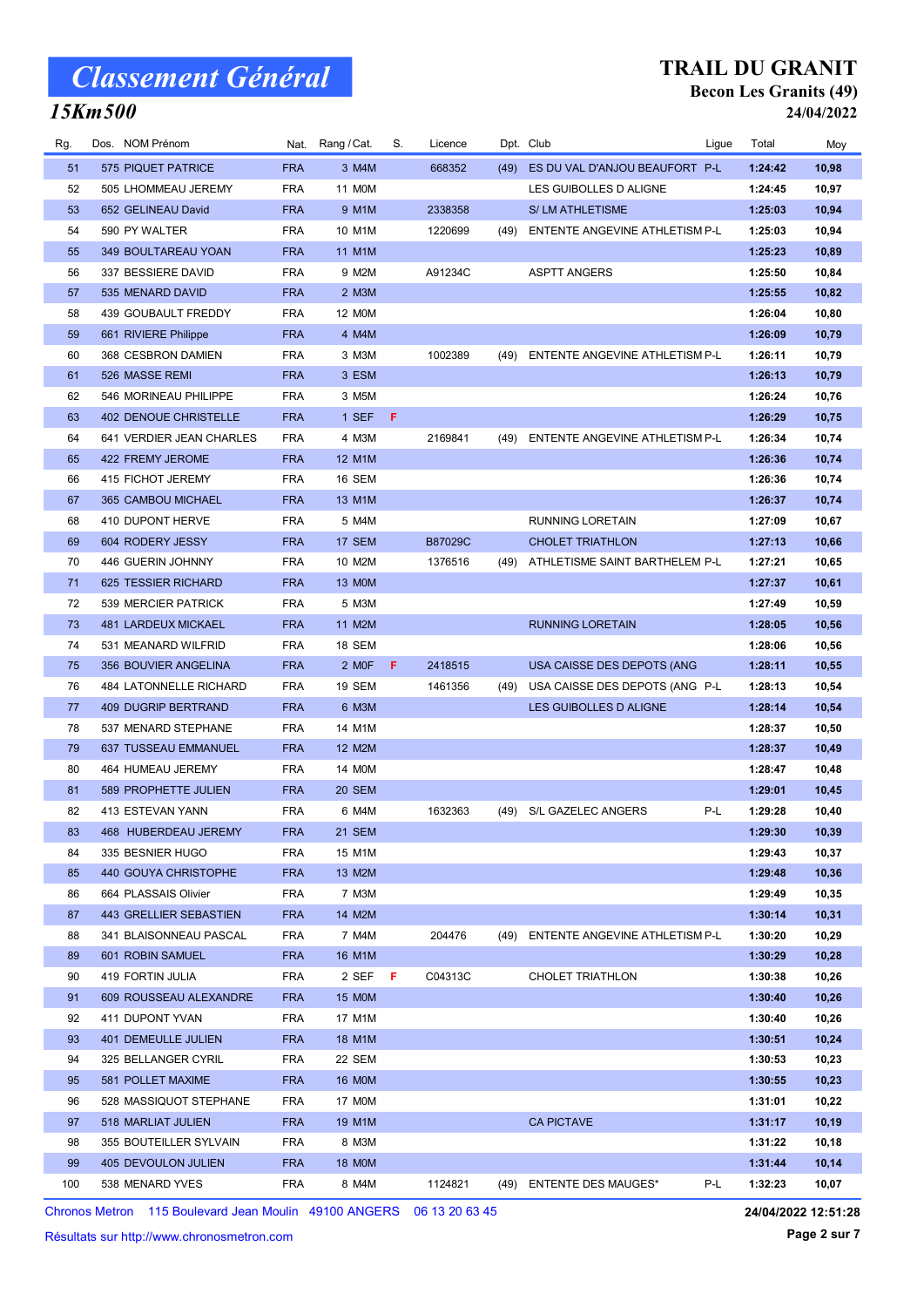### 15Km500

#### TRAIL DU GRANIT Becon Les Granits (49) 24/04/2022

| Rg. | Dos. NOM Prénom           | Nat.       | Rang / Cat.   | S.  | Licence |      | Dpt. Club                      | Ligue | Total   | Moy   |
|-----|---------------------------|------------|---------------|-----|---------|------|--------------------------------|-------|---------|-------|
| 101 | 442 GRATON GERARD         | <b>FRA</b> | 9 M3M         |     | 1555889 | (49) | <b>ENTENTE DES MAUGES*</b>     | P-L   | 1:32:25 | 10,06 |
| 102 | 584 POUPINEL FREDERIC     | <b>FRA</b> | 19 M0M        |     |         |      |                                |       | 1:32:58 | 10,00 |
| 103 | 570 PERTUE FABRICE        | <b>FRA</b> | 23 SEM        |     |         |      |                                |       | 1:32:58 | 10,00 |
| 104 | 628 THIBAULT ERIC         | <b>FRA</b> | 9 M4M         |     |         |      |                                |       | 1:33:00 | 10,00 |
| 105 | 451 GUILLOU JEROME        | <b>FRA</b> | 15 M2M        |     |         |      |                                |       | 1:33:05 | 9,99  |
| 106 | 391 CRIVELLI LUDWIG       | <b>FRA</b> | 16 M2M        |     | 2152911 | (79) | SEVRE BOCAGE AC                | N-A   | 1:33:11 | 9,98  |
| 107 | <b>463 HUET DENIS</b>     | <b>FRA</b> | 10 M3M        |     |         |      | <b>RUNNING LORETAIN</b>        |       | 1:33:17 | 9,97  |
| 108 | 645 VOISINE TONY          | <b>FRA</b> | 11 M3M        |     |         |      |                                |       | 1:33:20 | 9,96  |
| 109 | 667 THARREAU Antoine      | <b>FRA</b> | 17 M2M        |     |         |      |                                |       | 1:33:21 | 9,96  |
| 110 | 503 LEQUIPPE SANDRINE     | <b>FRA</b> | 3 MOF         | F   | 1887742 | (49) | RUNNING VAL D HYROME           | P-L   | 1:33:23 | 9,96  |
| 111 | <b>588 PRIOUR FRANCK</b>  | <b>FRA</b> | 12 M3M        |     |         |      |                                |       | 1:34:18 | 9,86  |
| 112 | 425 GABORIEAU SAMUEL      | <b>FRA</b> | 20 M1M        |     |         |      |                                |       | 1:34:25 | 9,85  |
| 113 | 583 POULLAIN MATTHIEU     | <b>FRA</b> | 21 M1M        |     |         |      |                                |       | 1:34:25 | 9,85  |
| 114 | 436 GODARD VINCENT        | <b>FRA</b> | <b>20 MOM</b> |     |         |      | <b>ENTRAID</b>                 |       | 1:34:44 | 9,82  |
| 115 | 540 MONGAZON DAVID        | <b>FRA</b> | 18 M2M        |     |         |      |                                |       | 1:34:49 | 9,81  |
| 116 | 352 BOURDEL NICOLAS       | <b>FRA</b> | 24 SEM        |     |         |      |                                |       | 1:34:53 | 9,80  |
| 117 | 381 COCHELIN VINCENT      | <b>FRA</b> | 22 M1M        |     |         |      |                                |       | 1:34:55 | 9,80  |
| 118 | 343 BORDEAU DENIS         | <b>FRA</b> | 13 M3M        |     |         |      |                                |       | 1:34:57 | 9,80  |
| 119 | 500 LEMONNIER YANNICK     | <b>FRA</b> | 19 M2M        |     |         |      |                                |       | 1:34:57 | 9,79  |
| 120 | 493 LEBRETON JULIUS       | <b>FRA</b> | 1 JUM         |     |         |      |                                |       | 1:34:57 | 9,79  |
| 121 | 491 LEBLANC SYLVAIN       | <b>FRA</b> | 20 M2M        |     |         | (49) | LES FOULEES AVRILLAISES        | P-L   | 1:35:07 | 9,78  |
| 122 | 614 SOREAU OLIVIER        | <b>FRA</b> | 14 M3M        |     |         |      |                                |       | 1:35:15 | 9,76  |
| 123 | 550 MOULINOT MAIAN        | <b>FRA</b> | 2 JUM         |     |         |      |                                |       | 1:35:17 | 9,76  |
| 124 | 597 ROBERT DENIS          | <b>FRA</b> | 15 M3M        |     |         |      | <b>RUNNING LORETAIN</b>        |       | 1:35:32 | 9,73  |
| 125 | 563 PAYRAUDEAU DELPHINE   | <b>FRA</b> | 1 M1F         | F.  |         |      | <b>RUNNING LORETAIN</b>        |       | 1:35:45 | 9,71  |
| 126 | 543 MORILLE MAGALI        | <b>FRA</b> | 2 M1F         | F   |         |      | RUNNING LORETAIN               |       | 1:35:46 | 9,71  |
| 127 | 361 BRONNER JEAN MICHEL   | <b>FRA</b> | 21 M2M        |     |         |      |                                |       | 1:35:46 | 9,71  |
| 128 | 501 LEPOUREAU ERIC        | <b>FRA</b> | 4 M5M         |     | 1650626 | (49) | <b>ENTENTE DES MAUGES*</b>     | P-L   | 1:35:48 | 9,71  |
| 129 | 376 CHAUVIRE FLORIAN      | <b>FRA</b> | <b>25 SEM</b> |     |         |      |                                |       | 1:35:56 | 9,69  |
| 130 | 441 GRAINDORGE MICHEL     | <b>FRA</b> | 10 M4M        |     | 1971618 | (49) | <b>LES FOULEES AVRILLAISES</b> | P-L   | 1:35:57 | 9,69  |
| 131 | 554 NEVEU JULIE           | <b>FRA</b> | 4 MOF         | F.  |         |      | <b>RUNNING LORETAIN</b>        |       | 1:36:04 | 9,68  |
| 132 | 558 OGER YVON             | <b>FRA</b> | 11 M4M        |     |         |      |                                |       | 1:36:04 | 9,68  |
| 133 | 607 ROUE JEAN FRANCOIS    | <b>FRA</b> | 23 M1M        |     |         |      | RUNNING LORETAIN               |       | 1:36:05 | 9,68  |
| 134 | 648 JONCHERAY Manuel      | <b>FRA</b> | 26 SEM        |     |         |      |                                |       | 1:36:09 | 9,67  |
| 135 | <b>434 GAUTIER THOMAS</b> | <b>FRA</b> | 24 M1M        |     |         |      |                                |       | 1:36:17 | 9,66  |
| 136 | 383 COMBRES REMI          | <b>FRA</b> | 21 M0M        |     |         |      |                                |       | 1:36:23 | 9,65  |
| 137 | 565 PELLAY CAROLINE       | <b>FRA</b> | 2 M2F         | - F |         |      |                                |       | 1:36:23 | 9,65  |
| 138 | 305 ALLAIN THIERRY        | <b>FRA</b> | 12 M4M        |     |         |      |                                |       | 1:36:25 | 9,65  |
| 139 | 649 DERSOIR Luc           | <b>FRA</b> | <b>22 MOM</b> |     |         |      |                                |       | 1:36:26 | 9,64  |
| 140 | 400 DELESTRE LAURENT      | <b>FRA</b> | 16 M3M        |     |         |      |                                |       | 1:36:30 | 9,64  |
| 141 | 492 LEBON PASCAL          | <b>FRA</b> | 22 M2M        |     | 2432203 | (49) | ATHLETISME SAINT BARTHELEM P-L |       | 1:36:37 | 9,63  |
| 142 | 372 CHARLES CAMILLE       | <b>FRA</b> | 3 SEF         | - F |         |      |                                |       | 1:36:56 | 9,59  |
| 143 | 385 COSSARD XAVIER        | <b>FRA</b> | 13 M4M        |     | 1150137 | (49) | ATHLETISME SAINT BARTHELEM P-L |       | 1:36:57 | 9,59  |
| 144 | 393 CUAU JEROME           | <b>FRA</b> | 23 M2M        |     |         |      |                                |       | 1:37:09 | 9,57  |
| 145 | 634 TREMBLAY FRANCK       | <b>FRA</b> | 25 M1M        |     |         |      | <b>BECON LES GRANITS</b>       |       | 1:37:39 | 9,52  |
| 146 | 307 ARS JULIEN            | <b>FRA</b> | 23 MOM        |     |         |      |                                |       | 1:38:13 | 9,47  |
| 147 | 670 DOUSSIN David         | <b>FRA</b> | 24 M2M        |     | 200218  | (49) | S/L ESSHA LE LION D'ANGERS     | P-L   | 1:38:18 | 9,46  |
| 148 | 467 JAHAN PIERRE          | <b>FRA</b> | 5 M5M         |     |         |      |                                |       | 1:38:25 | 9,45  |
| 149 | 323 BARRABE THOMAS        | <b>FRA</b> | 25 M2M        |     |         |      |                                |       | 1:38:42 | 9,42  |
| 150 | 334 BESNIER ALEXANDRE     | <b>FRA</b> | 26 M1M        |     |         |      |                                |       | 1:38:46 | 9,42  |

Chronos Metron 115 Boulevard Jean Moulin 49100 ANGERS 06 13 20 63 45

24/04/2022 12:51:28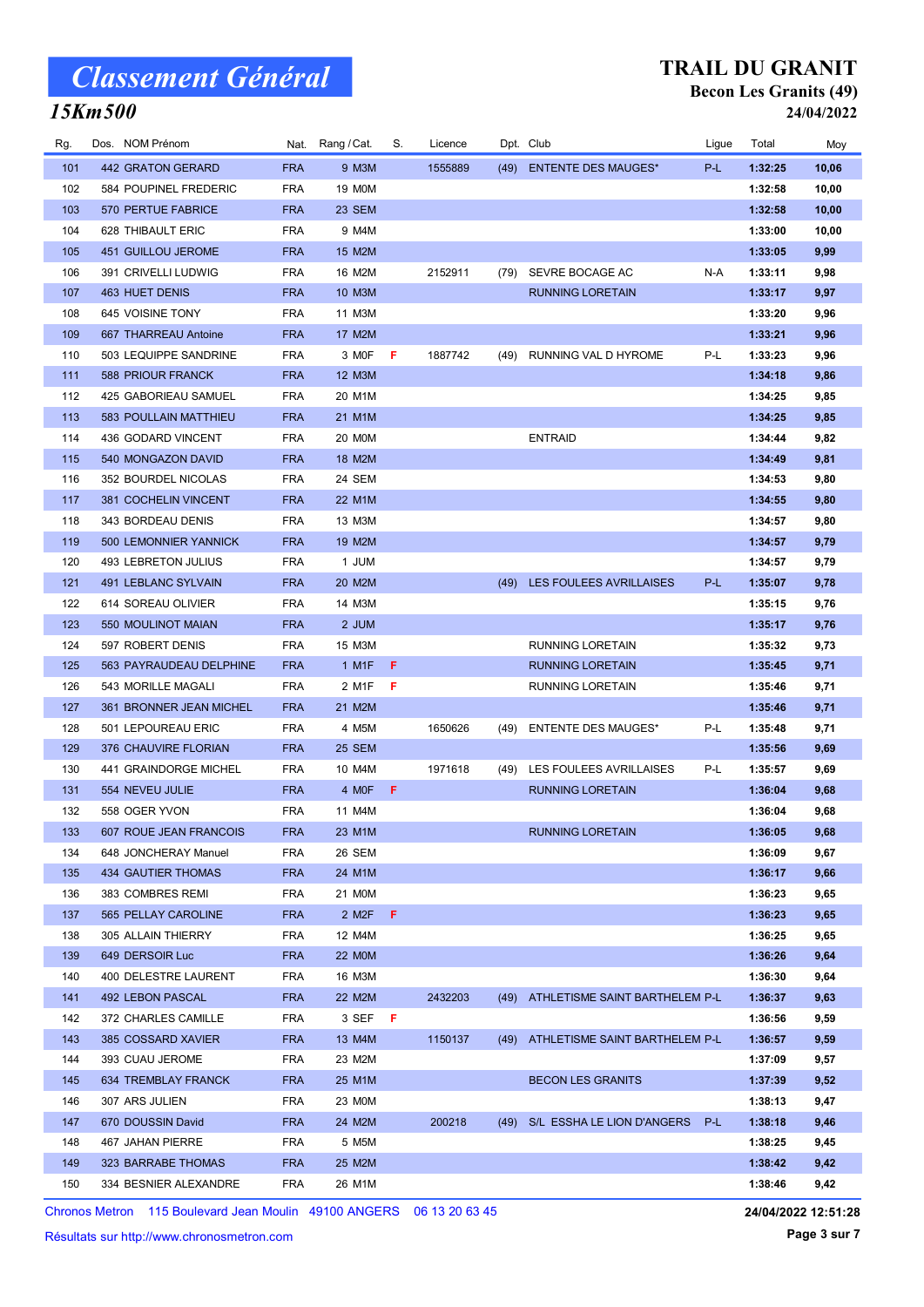### 15Km500

#### TRAIL DU GRANIT Becon Les Granits (49) 24/04/2022

| Rg. | Dos. NOM Prénom                 | Nat.       | Rang / Cat.    | S. | Licence |      | Dpt. Club                             | Ligue | Total   | Moy  |
|-----|---------------------------------|------------|----------------|----|---------|------|---------------------------------------|-------|---------|------|
| 151 | 435 GIRAULT FROGER ANGELINA FRA |            | 3 M2F          | F. | 776583  | (49) | ATHLETISME SAINT BARTHELEM P-L        |       | 1:38:47 | 9,41 |
| 152 | 329 BERNARD PAULINE             | <b>FRA</b> | 1 ESF          | F  | 303142  |      | <b>HAWKS ANGERS</b>                   |       | 1:38:48 | 9,41 |
| 153 | 382 COCONNIER SEBASTIEN         | <b>FRA</b> | 17 M3M         |    |         |      |                                       |       | 1:38:48 | 9,41 |
| 154 | <b>398 DEFFONTAINES TESS</b>    | <b>FRA</b> | 4 SEF          | F  |         |      |                                       |       | 1:38:52 | 9,41 |
| 155 | 495 LECLAIR REMI                | <b>FRA</b> | 27 SEM         |    |         |      |                                       |       | 1:39:03 | 9,39 |
| 156 | 433 GAUTIER HELENE              | <b>FRA</b> | 5 SEF          | F  |         |      |                                       |       | 1:39:03 | 9,39 |
| 157 | 523 SILVERE MARTIN              | <b>FRA</b> | 27 M1M         |    |         |      |                                       |       | 1:39:06 | 9,38 |
| 158 | 318 BARBE ISABELLE              | <b>FRA</b> | 1 M3F          | F  |         |      |                                       |       | 1:39:07 | 9,38 |
| 159 | 319 BARBE LAURENT               | <b>FRA</b> | 18 M3M         |    |         |      |                                       |       | 1:39:07 | 9,38 |
| 160 | 498 LEMESLE PASCAL              | <b>FRA</b> | 26 M2M         |    |         |      |                                       |       | 1:39:18 | 9,37 |
| 161 | 660 AUVRAY Guillemette          | <b>FRA</b> | 6 SEF          | F  |         |      |                                       |       | 1:39:21 | 9,36 |
| 162 | 615 SOURDEAU LAETITIA           | <b>FRA</b> | 7 SEF          | F  | 2330124 |      | <b>JOGGING MESLAY ATHLETISME</b>      |       | 1:39:36 | 9,34 |
| 163 | 336 BESSEICHE STANISLAS         | <b>FRA</b> | 27 M2M         |    |         |      |                                       |       | 1:39:40 | 9,33 |
| 164 | 454 HAREL FREDERIC              | <b>FRA</b> | 28 M2M         |    |         |      |                                       |       | 1:39:48 | 9,32 |
| 165 | <b>459 HOUDEMON ROMAIN</b>      | <b>FRA</b> | 24 M0M         |    |         |      |                                       |       | 1:39:54 | 9,31 |
| 166 | 602 ROCHEDREUX LAURENT          | <b>FRA</b> | 19 M3M         |    |         |      |                                       |       | 1:40:00 | 9,30 |
| 167 | 311 AUNEAU CYRILLE              | <b>FRA</b> | 29 M2M         |    |         |      |                                       |       | 1:40:03 | 9,30 |
| 168 | 624 TESSIER ANGELIQUE           | <b>FRA</b> | 8 SEF          | -F |         |      |                                       |       | 1:40:05 | 9,29 |
| 169 | 488 LE GAL CORENTIN             | <b>FRA</b> | 28 SEM         |    |         |      |                                       |       | 1:40:08 | 9,29 |
| 170 | 388 COTTINEAU BENJAMIN          | <b>FRA</b> | 29 SEM         |    |         |      |                                       |       | 1:40:29 | 9,26 |
| 171 | 338 BEZIER VIOLAINE             | <b>FRA</b> | 3 M1F          | F. |         |      | <b>LEA</b>                            |       | 1:40:33 | 9,25 |
| 172 | 665 MONFORT Nicolas             | <b>FRA</b> | 28 M1M         |    | 2412139 | (49) | AS SAINT-SYLVAIN D'ANJOU              | P-L   | 1:40:34 | 9,25 |
| 173 | 326 BELLANGER SERGE             | <b>FRA</b> | 6 M5M          |    |         |      |                                       |       | 1:40:34 | 9,25 |
| 174 | 360 BRETON LOUIS                | <b>FRA</b> | 25 M0M         |    |         |      |                                       |       | 1:40:39 | 9,24 |
| 175 | 640 VANNIER REGIS               | <b>FRA</b> | 1 M6M          |    |         |      |                                       |       | 1:40:42 | 9,24 |
| 176 | 460 HOUDMON LAURE               | <b>FRA</b> | 4 M1F          | F. | 2242868 |      | SPORTING CLUB BEAUCOUZE               |       | 1:40:44 | 9,23 |
| 177 | 647 PLOQUIN Frederic            | <b>FRA</b> | 20 M3M         |    |         |      |                                       |       | 1:40:57 | 9,21 |
| 178 | 317 BARAUD FRANCK               | <b>FRA</b> | 29 M1M         |    |         |      |                                       |       | 1:41:13 | 9,19 |
| 179 | 390 COUTAND STEPHANE            | <b>FRA</b> | 14 M4M         |    |         |      |                                       |       | 1:41:17 | 9,18 |
| 180 | 627 BARANGER THIBAULT           | <b>FRA</b> | 30 SEM         |    |         |      |                                       |       | 1:41:32 | 9,16 |
| 181 | 662 CHEDEMAIL Jean Francois     | <b>FRA</b> | 21 M3M         |    |         |      |                                       |       | 1:41:38 | 9,15 |
| 182 | 568 PERRAULT FRANCK             | <b>FRA</b> | 22 M3M         |    |         |      | <b>RUNNING LORETAIN</b>               |       | 1:41:39 | 9,15 |
| 183 | 449 GUILLAS CELINE              | <b>FRA</b> | 9 SEF F        |    |         |      |                                       |       | 1:41:48 | 9,14 |
| 184 | 444 GRIFFON JEAN LOUIS          | <b>FRA</b> | 7 M5M          |    | 1224134 |      | (49) AS SAINT-SYLVAIN D'ANJOU         | P-L   | 1:41:50 | 9,13 |
| 185 | 432 GAUTIER DENIS               | <b>FRA</b> | 15 M4M         |    |         |      |                                       |       | 1:41:55 | 9,12 |
| 186 | 327 BELLEIL GUILLAUME           | <b>FRA</b> | 26 M0M         |    |         |      |                                       |       | 1:41:58 | 9,12 |
| 187 | 605 ROLLET VINCENT              | <b>FRA</b> | <b>27 MOM</b>  |    |         |      |                                       |       | 1:41:59 | 9,12 |
| 188 | 494 LEBRETON MAXENCE            | <b>FRA</b> | 3 JUM          |    |         |      |                                       |       | 1:42:33 | 9,07 |
| 189 | 630 THIBAULT XAVIER             | <b>FRA</b> | 8 M5M          |    |         |      |                                       |       | 1:42:57 | 9,03 |
| 190 | 656 PELLETIER Pascal            | <b>FRA</b> | 23 M3M         |    | 1761345 |      | (49) ES SEGRE HAUT ANJOU * (LOISI P-L |       | 1:43:02 | 9,03 |
| 191 | 599 ROBERT JOHANN               | <b>FRA</b> | 30 M2M         |    |         |      |                                       |       | 1:43:18 | 9,00 |
| 192 | 472 AFONSO JOSE                 | <b>FRA</b> | 31 M2M         |    |         |      |                                       |       | 1:43:19 | 9,00 |
| 193 | 580 POIRON JEROME               | <b>FRA</b> | 32 M2M         |    |         |      |                                       |       | 1:43:38 | 8,97 |
| 194 | 426 GARNIER DENIS               | <b>FRA</b> | 33 M2M         |    |         |      |                                       |       | 1:43:39 | 8,97 |
| 195 | 420 FOUCHER DELPHINE            | <b>FRA</b> | 5 M1F <b>F</b> |    |         |      |                                       |       | 1:43:40 | 8,97 |
| 196 | 617 SUSSON YANNICK              | <b>FRA</b> | 16 M4M         |    |         |      |                                       |       | 1:43:45 | 8,96 |
| 197 | 313 AURIEL MICKAELLE            | <b>FRA</b> | 4 M2F          | -F |         |      | <b>RUNNING LORETAIN</b>               |       | 1:43:47 | 8,96 |
| 198 | 404 DESVAUX MARIE PIERRE        | <b>FRA</b> | 1 M4F          | F. |         |      |                                       |       | 1:43:49 | 8,96 |
| 199 | 466 JACQUES MARIE               | <b>FRA</b> | 2 M4F          | F. |         |      |                                       |       | 1:43:49 | 8,96 |
| 200 | 555 NEVEU LUDIVINE              | <b>FRA</b> | 10 SEF         | F. | 2341422 | (49) | AS SAINT-SYLVAIN D'ANJOU              | P-L   | 1:43:52 | 8,95 |
|     |                                 |            |                |    |         |      |                                       |       |         |      |

Chronos Metron 115 Boulevard Jean Moulin 49100 ANGERS 06 13 20 63 45

Résultats sur http://www.chronosmetron.com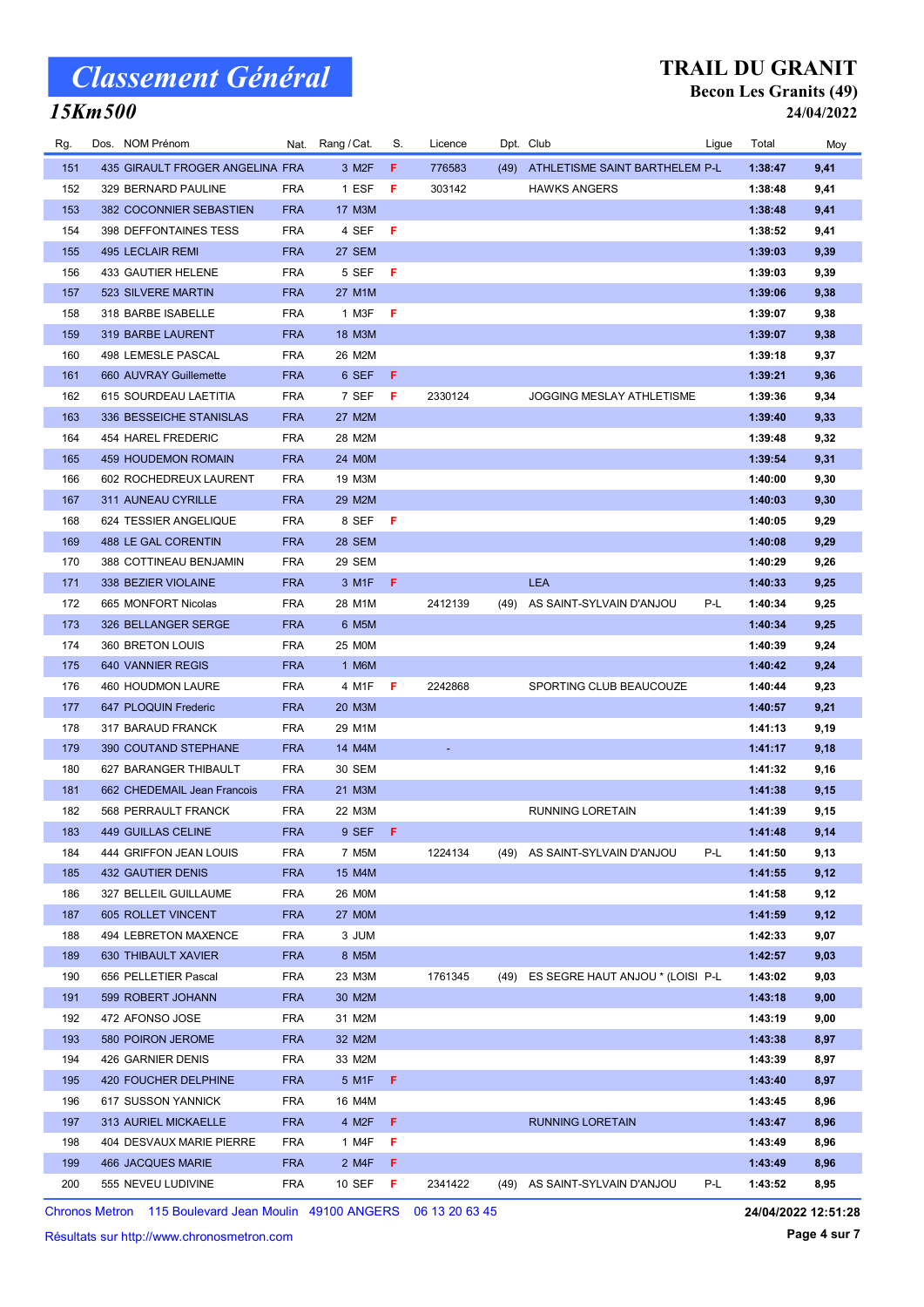### 15Km500

#### TRAIL DU GRANIT Becon Les Granits (49) 24/04/2022

| Rg. | Dos. NOM Prénom            | Nat.       | Rang / Cat.        | S.  | Licence  |      | Dpt. Club                      | Ligue | Total   | Moy  |
|-----|----------------------------|------------|--------------------|-----|----------|------|--------------------------------|-------|---------|------|
| 201 | <b>480 LAPORTE WILFRID</b> | <b>FRA</b> | 34 M2M             |     |          |      | <b>CORZEVASION</b>             |       | 1:43:56 | 8,95 |
| 202 | 542 MOREAU STEPHANE        | <b>FRA</b> | 35 M2M             |     |          |      | <b>MCOACH RUNNING</b>          |       | 1:44:04 | 8,94 |
| 203 | 370 CHALUMEAU ANTOINE      | <b>FRA</b> | <b>31 SEM</b>      |     |          |      |                                |       | 1:44:06 | 8,93 |
| 204 | 521 MARTIN JEAN CLAUDE     | <b>FRA</b> | 24 M3M             |     | 2071519  | (49) | ES SEGRE HAUT ANJOU *          | P-L   | 1:44:12 | 8,93 |
| 205 | 553 MULVET ROMAIN          | <b>FRA</b> | 30 M1M             |     |          |      |                                |       | 1:44:26 | 8,91 |
| 206 | 606 ROUAULT JEAN PIERRE    | <b>FRA</b> | 25 M3M             |     |          |      | <b>GADOOBIKE</b>               |       | 1:44:30 | 8,90 |
| 207 | 573 PINEAU ANTHONY         | <b>FRA</b> | 31 M1M             |     |          |      |                                |       | 1:44:34 | 8,89 |
| 208 | 659 PROD HOMME Fabrice     | <b>FRA</b> | 17 M4M             |     |          |      |                                |       | 1:44:38 | 8,89 |
| 209 | 596 ROBERT CHRISTOPHE      | <b>FRA</b> | 26 M3M             |     |          |      |                                |       | 1:44:48 | 8,87 |
| 210 | 407 DOUSSIN CHRISTOPHE     | <b>FRA</b> | 27 M3M             |     | 1650826  | (49) | ES SEGRE HAUT ANJOU *          | P-L   | 1:45:06 | 8,85 |
| 211 | 396 DE LA RUELLE RENAUD    | <b>FRA</b> | 18 M4M             |     |          |      |                                |       | 1:45:07 | 8,85 |
| 212 | 315 AYME STEPHANE          | <b>FRA</b> | 36 M2M             |     |          |      |                                |       | 1:45:10 | 8,84 |
| 213 | 666 PERESSE Romain         | <b>FRA</b> | <b>28 MOM</b>      |     |          |      |                                |       | 1:45:12 | 8,84 |
| 214 | 515 MANCEAU LISE           | <b>FRA</b> | 5 MOF              | F   | VT861748 |      | <b>ASPC BASKET</b>             |       | 1:45:12 | 8,84 |
| 215 | 320 BARBIN VIRGINIE        | <b>FRA</b> | 5 M2F              | F   | 1852596  |      | ASC CHU ATHLE ENTREPRISE       |       | 1:45:19 | 8,83 |
| 216 | 644 VIOT LUDOVIC           | <b>FRA</b> | 28 M3M             |     |          |      |                                |       | 1:45:19 | 8,83 |
| 217 | 452 HALGAND NATHALIE       | <b>FRA</b> | 6 M2F              | F.  | 2274708  | (49) | BRISSAC LOIRE AUBANCE ATHL P-L |       | 1:45:25 | 8,82 |
| 218 | 530 MAZE TONY              | <b>FRA</b> | 37 M2M             |     |          |      |                                |       | 1:45:38 | 8,80 |
| 219 | 578 POIDEVIN NICOLAS       | <b>FRA</b> | 38 M2M             |     |          |      |                                |       | 1:45:38 | 8,80 |
| 220 | 342 BONICEL PHILIPPE       | <b>FRA</b> | 19 M4M             |     |          | (49) | LES FOULEES AVRILLAISES        | P-L   | 1:46:12 | 8,76 |
| 221 | 473 JOUAN NOE              | <b>FRA</b> | 4 JUM              |     |          |      |                                |       | 1:46:18 | 8,75 |
| 222 | 424 FUMERON DAVID          | <b>FRA</b> | 39 M2M             |     |          |      |                                |       | 1:46:21 | 8,74 |
| 223 | 566 PERRAULT CHRISTELLE    | <b>FRA</b> | 2 M3F              | F.  | 1270674  | (49) | <b>S/L GAZELEC ANGERS</b>      | P-L   | 1:46:27 | 8,74 |
| 224 | 303 ALBOUY ERIC            | <b>FRA</b> | 29 M3M             |     |          |      |                                |       | 1:46:29 | 8,73 |
| 225 | 340 BIOTTEAU JEAN CLAUDE   | <b>FRA</b> | 9 M5M              |     |          |      |                                |       | 1:46:35 | 8,73 |
| 226 | 379 CHEVILLARD GERARD      | <b>FRA</b> | 30 M3M             |     |          |      |                                |       | 1:46:38 | 8,72 |
| 227 | 395 DAVID MINGOT STEPHANIE | <b>FRA</b> | 7 M <sub>2</sub> F | F.  | 1484220  | (49) | ANGERS ATHLE*                  | P-L   | 1:46:47 | 8,71 |
| 228 | 517 MARIVINT FABRICE       | <b>FRA</b> | 40 M2M             |     |          |      |                                |       | 1:46:54 | 8,70 |
| 229 | 301 AILLERIE ANTOINE       | <b>FRA</b> | <b>29 MOM</b>      |     |          |      |                                |       | 1:47:05 | 8,69 |
| 230 | 638 TUZELET PIERRICK       | <b>FRA</b> | 41 M2M             |     |          |      |                                |       | 1:47:26 | 8,66 |
| 231 | 377 CHAVENEAU LUDOVIC      | <b>FRA</b> | 32 M1M             |     |          |      | SOLIDAIRE EN PELOTON           |       | 1:47:37 | 8,64 |
| 232 | 418 FORTIN ERIC            | <b>FRA</b> | 31 M3M             |     | B62817C  |      | <b>ASPTT ANGERS</b>            |       | 1:47:40 | 8,64 |
| 233 | 423 FREZE STEPHANE         | <b>FRA</b> | 42 M2M             |     |          |      |                                |       | 1:47:50 | 8,62 |
| 234 | 306 AMY BRUNO              | <b>FRA</b> | 10 M5M             |     |          |      |                                |       | 1:47:52 | 8,62 |
| 235 | 380 CHEVREUX TONY          | <b>FRA</b> | 43 M2M             |     |          |      |                                |       | 1:47:52 | 8,62 |
| 236 | 642 VERGER DAVID           | <b>FRA</b> | 44 M2M             |     |          |      |                                |       | 1:47:54 | 8,62 |
| 237 | 324 BEDOUET JOSEPH         | <b>FRA</b> | 1 M8M              |     | 1171120  | (49) | CHALONNES OLYMPIQUE SPOR P-L   |       | 1:47:58 | 8,61 |
| 238 | 632 TIJOU BEATRICE         | <b>FRA</b> | 3 M4F              | -F. | 1777477  | (49) | ATHLETISME SAINT BARTHELEM P-L |       | 1:48:13 | 8,59 |
| 239 | 358 BRACHET JEAN PIERRE    | <b>FRA</b> | 2 M6M              |     |          |      | <b>SCL SEICHES</b>             |       | 1:48:14 | 8,59 |
| 240 | 650 PARQUET Romain         | <b>FRA</b> | 30 M0M             |     |          |      |                                |       | 1:48:14 | 8,59 |
| 241 | 651 COTTEREAU Julien       | <b>FRA</b> | 33 M1M             |     |          |      |                                |       | 1:48:15 | 8,59 |
| 242 | 629 THIBAULT MATHIEU       | <b>FRA</b> | 45 M2M             |     | 2269249  |      | <b>SCB BEAUCOUZE</b>           |       | 1:48:19 | 8,59 |
| 243 | 522 MARTIN MANUELLA        | <b>FRA</b> | 8 M2F              | F   | 2029191  | (49) | ES SEGRE HAUT ANJOU *          | P-L   | 1:48:20 | 8,58 |
| 244 | 384 CORABOEUF JEAN PAUL    | <b>FRA</b> | 3 M6M              |     |          |      |                                |       | 1:48:27 | 8,58 |
| 245 | 309 AUDIAU THIERRY         | <b>FRA</b> | 11 M5M             |     |          |      |                                |       | 1:48:28 | 8,57 |
| 246 | 417 FORTANNIER GUILLAUME   | <b>FRA</b> | 34 M1M             |     | 2346373  | (49) | AS SAINT-SYLVAIN D'ANJOU       | P-L   | 1:48:33 | 8,57 |
| 247 | 485 LE CALVEZ CAMILLE      | <b>FRA</b> | 11 SEF $F$         |     |          |      |                                |       | 1:48:48 | 8,55 |
| 248 | 510 LOUVIOT VINCENT        | <b>FRA</b> | 32 M3M             |     |          |      |                                |       | 1:48:53 | 8,54 |
| 249 | 545 MORINEAU CORENTIN      | <b>FRA</b> | 32 SEM             |     | 2401882  |      | ATHLETIC CLUB DU PAYS D ANC    |       | 1:49:02 | 8,53 |
| 250 | 673 AZAIS Armand           | <b>FRA</b> | 33 M3M             |     |          |      |                                |       | 1:49:21 | 8,50 |

Chronos Metron 115 Boulevard Jean Moulin 49100 ANGERS 06 13 20 63 45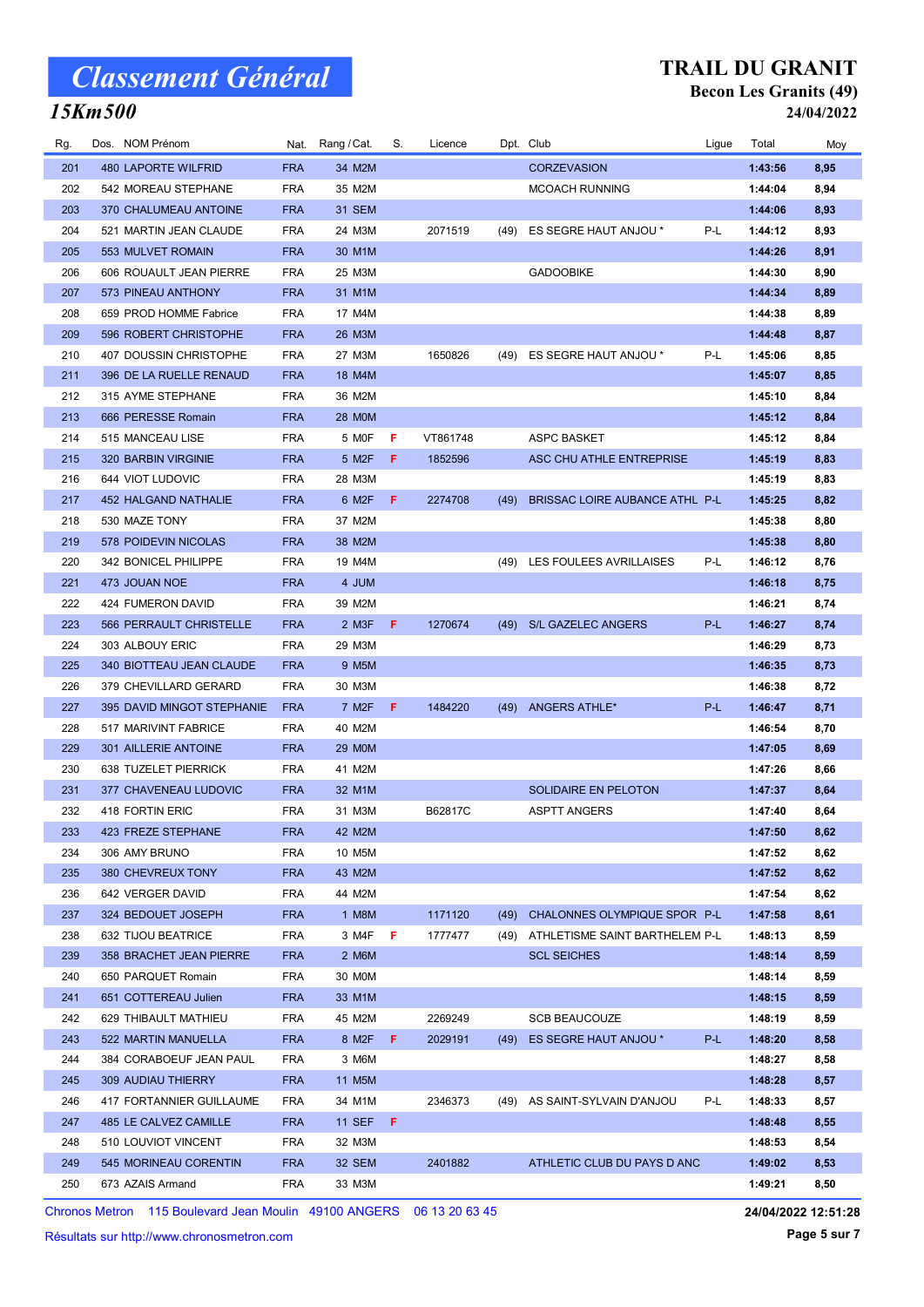### 15Km500

#### TRAIL DU GRANIT Becon Les Granits (49) 24/04/2022

| Rg. | Dos. NOM Prénom            | Nat.       | Rang / Cat.        | S.           | Licence |      | Dpt. Club                           | Ligue | Total   | Moy  |
|-----|----------------------------|------------|--------------------|--------------|---------|------|-------------------------------------|-------|---------|------|
| 251 | 672 COGNOLARD Gerald       | <b>FRA</b> | 35 M1M             |              |         |      |                                     |       | 1:49:21 | 8,50 |
| 252 | 351 BOURDEL CLAUDINE       | <b>FRA</b> | 1 M <sub>5</sub> F | -F           |         |      |                                     |       | 1:49:26 | 8,50 |
| 253 | 527 MASSE STEVE            | <b>FRA</b> | 46 M2M             |              | 2432204 |      | (49) ATHLETISME SAINT BARTHELEM P-L |       | 1:49:27 | 8,50 |
| 254 | 636 TUSSEAU BERTRAND       | <b>FRA</b> | 36 M1M             |              |         |      |                                     |       | 1:49:32 | 8,49 |
| 255 | 339 BICREL VALERIE         | <b>FRA</b> | 3 M3F              | F.           |         |      |                                     |       | 1:49:39 | 8,48 |
| 256 | 544 MORIN FABIEN           | <b>FRA</b> | 37 M1M             |              |         |      |                                     |       | 1:49:45 | 8,47 |
| 257 | 635 TROTTIER OLIVIER       | <b>FRA</b> | 34 M3M             |              |         |      |                                     |       | 1:49:45 | 8,47 |
| 258 | 504 LHERBETTE STEPHANE     | <b>FRA</b> | 20 M4M             |              |         |      |                                     |       | 1:49:50 | 8,47 |
| 259 | 375 CHAUVIGNE PATRICK      | <b>FRA</b> | 12 M5M             |              | 1256066 | (49) | AS SAINT-SYLVAIN D'ANJOU            | P-L   | 1:49:53 | 8,46 |
| 260 | 658 BARRE Stephane         | <b>FRA</b> | 47 M2M             |              |         |      |                                     |       | 1:49:58 | 8,46 |
| 261 | 502 LEPOUREAU LILIANE      | <b>FRA</b> | 4 M4F              | $\mathsf{F}$ |         |      |                                     |       | 1:50:12 | 8,44 |
| 262 | 547 MORINIERE SAMUEL       | <b>FRA</b> | 38 M1M             |              |         |      |                                     |       | 1:50:12 | 8,44 |
| 263 | 331 BERTHELOT SANDRINE     | <b>FRA</b> | 6 M1F              | F            |         |      |                                     |       | 1:50:16 | 8,43 |
| 264 | 577 PLOQUIN LAURENCE       | <b>FRA</b> | 9 M2F              | F            |         |      |                                     |       | 1:50:45 | 8,40 |
| 265 | 389 COTTINEAU PATRICK      | <b>FRA</b> | 13 M5M             |              |         |      |                                     |       | 1:50:57 | 8,38 |
| 266 | 367 CERISIER CEDRIC        | <b>FRA</b> | 39 M1M             |              |         |      |                                     |       | 1:51:06 | 8,37 |
| 267 | 364 BURON MURIELLE         | <b>FRA</b> | 4 M3F              | -F.          | 2084531 |      |                                     |       | 1:51:15 | 8,36 |
| 268 | 623 TERRIERE PIERRE        | <b>FRA</b> | 33 SEM             |              |         |      |                                     |       | 1:51:28 | 8,34 |
| 269 | 477 KENNEDY SOPHIE         | <b>FRA</b> | 2 M <sub>5</sub> F | F            | 1546125 | (49) | <b>ANGERS ATHLE*</b>                | P-L   | 1:51:40 | 8,33 |
| 270 | 519 MARQUER PASCAL         | <b>FRA</b> | 14 M5M             |              | 1123815 | (49) | ASEC LA POMMERAYE                   | P-L   | 1:51:41 | 8,33 |
| 271 | <b>474 JOUBERT RICHARD</b> | <b>FRA</b> | 35 M3M             |              | 1380156 | (49) | <b>ASEC LA POMMERAYE</b>            | P-L   | 1:51:41 | 8,33 |
| 272 | 561 PASQUIER JOEL          | <b>FRA</b> | 21 M4M             |              |         |      |                                     |       | 1:51:43 | 8,33 |
| 273 | 513 MAINGOT FABRICE        | <b>FRA</b> | 40 M1M             |              |         |      |                                     |       | 1:51:46 | 8,32 |
| 274 | 450 GUILLEVIC TONY         | <b>FRA</b> | 48 M2M             |              | 2349255 |      | SPORTING CLUB BEAUCOUZE             |       | 1:52:11 | 8,29 |
| 275 | 302 ALBERT YVES            | <b>FRA</b> | 4 M6M              |              |         |      |                                     |       | 1:52:22 | 8,28 |
| 276 | 611 RUEL OLIVIER           | <b>FRA</b> | 49 M2M             |              |         |      |                                     |       | 1:52:30 | 8,27 |
| 277 | 378 CHEVALIER STEPHANE     | <b>FRA</b> | 15 M5M             |              |         |      |                                     |       | 1:52:34 | 8,26 |
| 278 | 574 PINIER ANABELLE        | <b>FRA</b> | 12 SEF             | - F          |         |      |                                     |       | 1:52:36 | 8,26 |
| 279 | 348 BOULESTREAU ANTHONY    | <b>FRA</b> | 41 M1M             |              |         |      |                                     |       | 1:52:46 | 8,25 |
| 280 | 399 DEKKER MATTHIEU        | <b>FRA</b> | 34 SEM             |              |         |      |                                     |       | 1:52:54 | 8,24 |
| 281 | 646 POIRIER Frederic       | <b>FRA</b> | 42 M1M             |              |         |      |                                     |       | 1:53:17 | 8,21 |
| 282 | 369 CHALUMEAU ANDRE        | <b>FRA</b> | 5 M6M              |              |         |      |                                     |       | 1:53:18 | 8,21 |
| 283 | 457 HERGUE JEROME          | <b>FRA</b> | 31 MOM             |              |         |      | LES GUIBOLES D'ALIGNE               |       | 1:53:32 | 8,19 |
| 284 | 616 STRUILLOU REGINE       | <b>FRA</b> | 5 M3F              | F            | 1966645 | (49) | S/L GAZELEC ANGERS                  | P-L   | 1:53:36 | 8,19 |
| 285 | <b>618 TALLET LUCIE</b>    | <b>FRA</b> | 6 MOF              | -F           |         |      |                                     |       | 1:53:38 | 8,18 |
| 286 | 373 CHARLES FLORIAN        | <b>FRA</b> | 32 M0M             |              |         |      |                                     |       | 1:53:38 | 8,18 |
| 287 | 453 HAMERY PIERRE PAUL     | <b>FRA</b> | 1 M7M              |              |         |      | <b>RUNNING LORETAIN</b>             |       | 1:53:39 | 8,18 |
| 288 | 427 GARNIER DOMINIQUE      | <b>FRA</b> | 22 M4M             |              |         |      |                                     |       | 1:53:40 | 8,18 |
| 289 | 511 LUDA JEREMY            | <b>FRA</b> | 33 M0M             |              |         |      |                                     |       | 1:53:52 | 8,17 |
| 290 | 486 LE CALVEZ SEBASTIEN    | <b>FRA</b> | 36 M3M             |              |         |      |                                     |       | 1:54:22 | 8,13 |
| 291 | 363 BUREAU MARINA          | <b>FRA</b> | 10 M2F             | - F          |         |      |                                     |       | 1:55:01 | 8,09 |
| 292 | 548 MORON PAMELA           | <b>FRA</b> | 7 M1F              | - F          |         |      |                                     |       | 1:55:18 | 8,07 |
| 293 | 509 LOUREIRO PAULO         | <b>FRA</b> | 43 M1M             |              |         |      |                                     |       | 1:56:13 | 8,00 |
| 294 | 487 LE CAM BRUNO           | <b>FRA</b> | 23 M4M             |              |         |      |                                     |       | 1:56:31 | 7,98 |
| 295 | 639 VANNIER MICHELLE       | <b>FRA</b> | 3 M <sub>5</sub> F | F.           |         |      |                                     |       | 1:56:32 | 7,98 |
| 296 | 572 PILARD GILLES          | <b>FRA</b> | 50 M2M             |              |         |      |                                     |       | 1:56:50 | 7,96 |
| 297 | 562 AUBOURG PAULINE        | <b>FRA</b> | 8 M1F              | -F           |         |      |                                     |       | 1:56:50 | 7,96 |
| 298 | 328 BENETEAU GENEVIEVE     | <b>FRA</b> | 1 M6F              | -F           | 1738227 | (49) | <b>ENTENTE DES MAUGES*</b>          | P-L   | 1:56:57 | 7,95 |
| 299 | 483 LATHIERE FREDERIC      | <b>FRA</b> | 51 M2M             |              |         |      |                                     |       | 1:57:26 | 7,92 |
| 300 | 304 ALERBE BENOIT          | <b>FRA</b> | 35 SEM             |              |         |      |                                     |       | 1:57:27 | 7,92 |

Chronos Metron 115 Boulevard Jean Moulin 49100 ANGERS 06 13 20 63 45